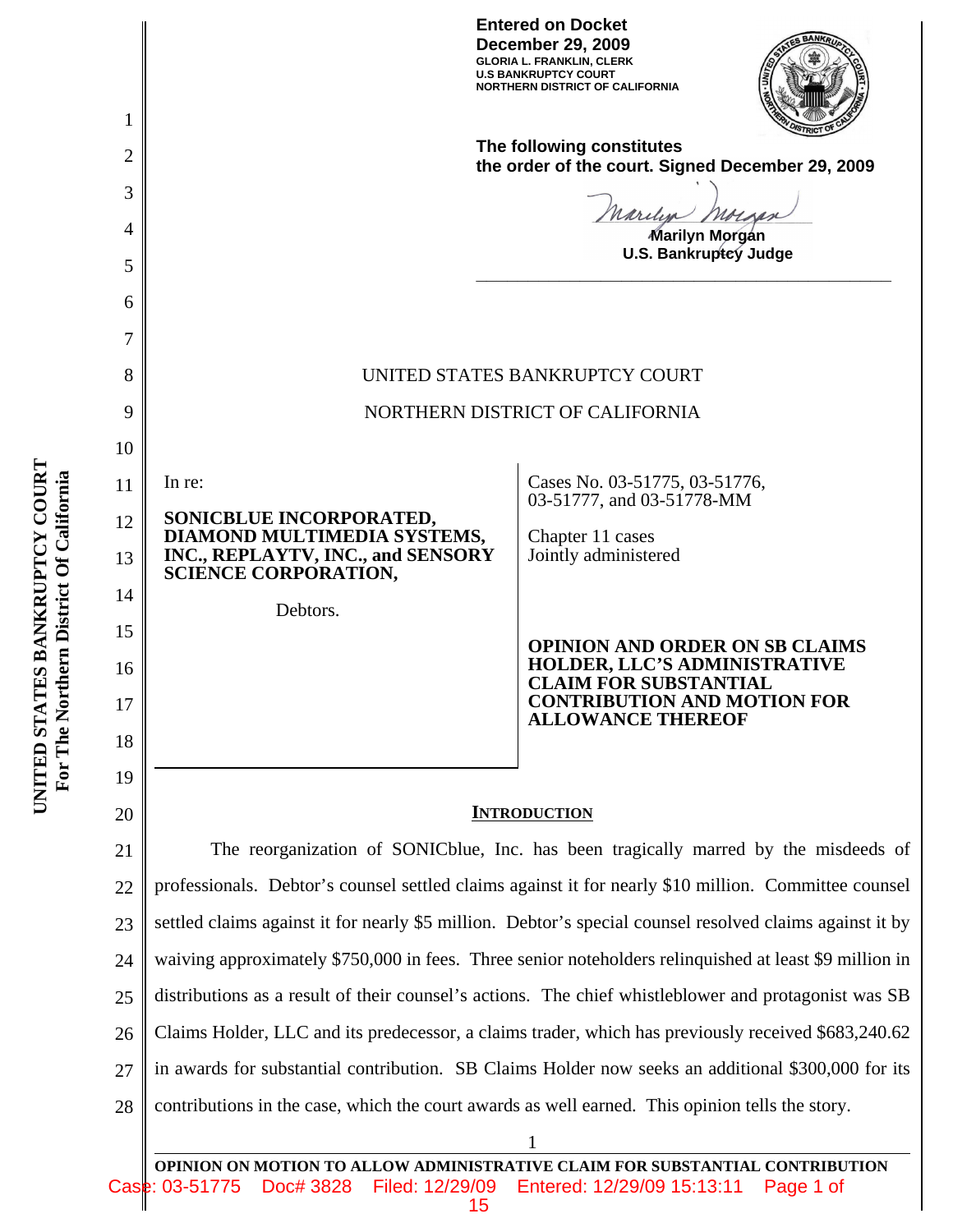### **FACTUAL BACKGROUND**

The SONICblue story is not terribly complex and has only a handful of key players, but some background is required. SONICblue designed and marketed consumer electronic products. It filed a liquidating chapter 11 bankruptcy case on March 21, 2003. The debtor retained its longtime counsel Pillsbury, Winthrop, Shaw, Pittman, LLP as general bankruptcy counsel.

The Official Committee of Unsecured Creditors retained Levene, Neale, Bender, Rankin & Brill LLP as committee counsel. The committee membership included three institutional bondholders, Portside Growth & Opportunity Fund Ltd., Smithfield Fiduciary LLC, and Citadel Equity Fund Ltd. (collectively the "2002 Noteholders"), who held \$75 million in senior secured subordinated convertible debentures ("Senior Notes") that SONICblue issued a year prior to its bankruptcy. The 2002 Noteholders rapidly became the majority voice of the committee and, from the beginning, had separate counsel, Bruce Bennett of Hennigan, Bennett & Dorman.

13 14 15 16 17 18 19 20 Soon after filing, SONICblue auctioned off substantially all of its assets. However, a major hurdle to the proposal of a plan was an ongoing dispute between SONICblue and two other companies, VIA Technologies, Inc. and S3 Graphics Co., Ltd. Prior to bankruptcy, SONICblue and VIA had entered into a joint venture forming S3 Graphics to operate SONICblue's graphics chip business. SONICblue contributed critical graphics intellectual property rights that it held under a 1998 patent cross-license with Intel Corporation. A liquidated damages clause in the agreement entitled S3 Graphics and VIA each to liquidated damages of up to \$70 million from SONICblue if S3 Graphics ever lost use of the Intel cross-license.

21 22 23 24 25 26 Following S3 Graphics' formation, a dispute arose between SONICblue and VIA regarding various accounting discrepancies and post-closing adjustments (the "books and records dispute"), and it remained unresolved on the petition date. Then, in June 2003, Intel Corporation sought relief from the automatic stay to terminate its patent cross-license with SONICblue. VIA and S3 Graphics filed duplicate proofs of claim, seeking \$35 million for the books and records dispute and another \$70 million in liquidated damages.

27 28 In light of the size of VIA's and S3 Graphic's claims, SONICblue deferred proposing a plan to explore resolution of the claims and Intel's related attempts to terminate the patent cross-license.

2

1

2

3

4

5

6

7

8

9

10

11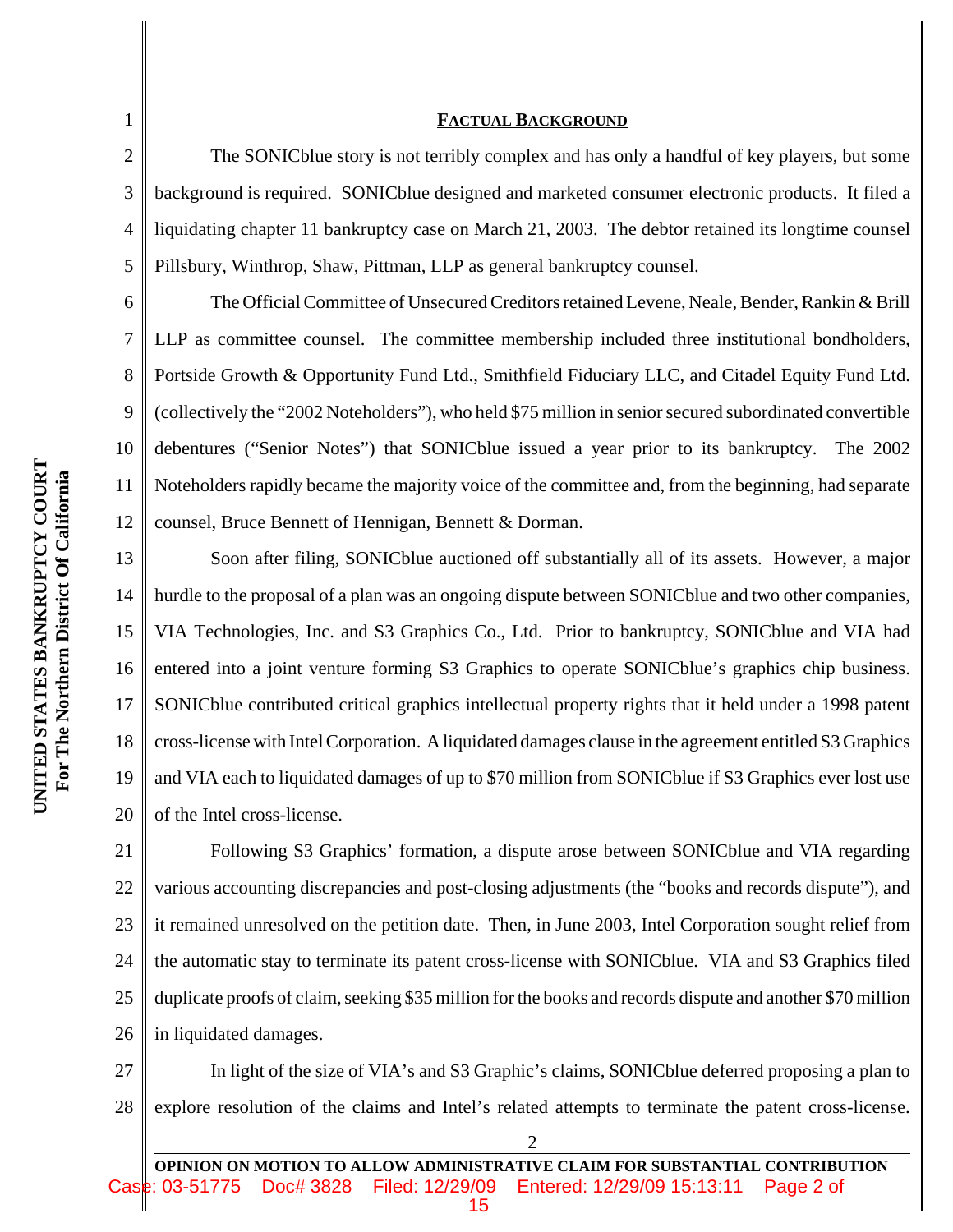5

6

7

8

9

10

11

12

13

14

15

20

21

1 2 3 4 Pillsbury retained primary responsibility for the VIA matter, but due to a conflict of interest, it arranged for O'Melveny & Myers LLP to serve as special litigation counsel on all Intel related matters. Suzzanne Uhland, an O'Melveny partner, assumed the lead with respect to Intel and later took on a prominent role in settling the VIA dispute.

#### *VIA Settlement and Non-Disclosure of Special Interests*

For the next three years, Pillsbury and O'Melveny put considerable effort into resolving the VIA and Intel matters. Bruce Bennett, representing the 2002 Noteholders, also became intimately involved even though his clients were not parties to either the VIA or the Intel dispute. Bennett used his clients' controlling position on the creditors' committee to gain access to high level strategic discussions regarding both disputes. He was a regular on the call list for conferences and, at times, participated as the sole creditor representative in key negotiations. While Bennett later testified that he never represented the 2002 Noteholders in their capacity as members of the committee, his extraordinarily high level of involvement created the opposite perception – that he was acting as a special envoy for the committee – and he did not dispel that belief.

16 17 18 19 Years later, the reason for Bennett's acute interest in the VIA litigation became apparent. Only in hindsight and through discovery was his agenda in the negotiations revealed. A contractual provision in the Senior Notes indenture subordinated payment of the Senior Notes to certain "Senior Indebtedness," which was broadly defined to include:

All indebtedness of [SONICblue] due and owing to Via Technologies, Inc. in an aggregate principal amount not to exceed \$15,000,000.

22 23 24 25 26 27 In light of this provision, there was a very real risk that the 2002 Noteholders' claims might be junior to any claim of VIA. Bennett's concern was validated within the first month of SONICblue's bankruptcy when he received a copy of a liquidation analysis prepared by SONICblue's financial advisors, Houlihan Lokey Howard Zukin Capital. The analysis reflected that any claim by VIA against the estate had a \$15 million senior component with priority in right of payment over the 2002 Noteholders' claims.

28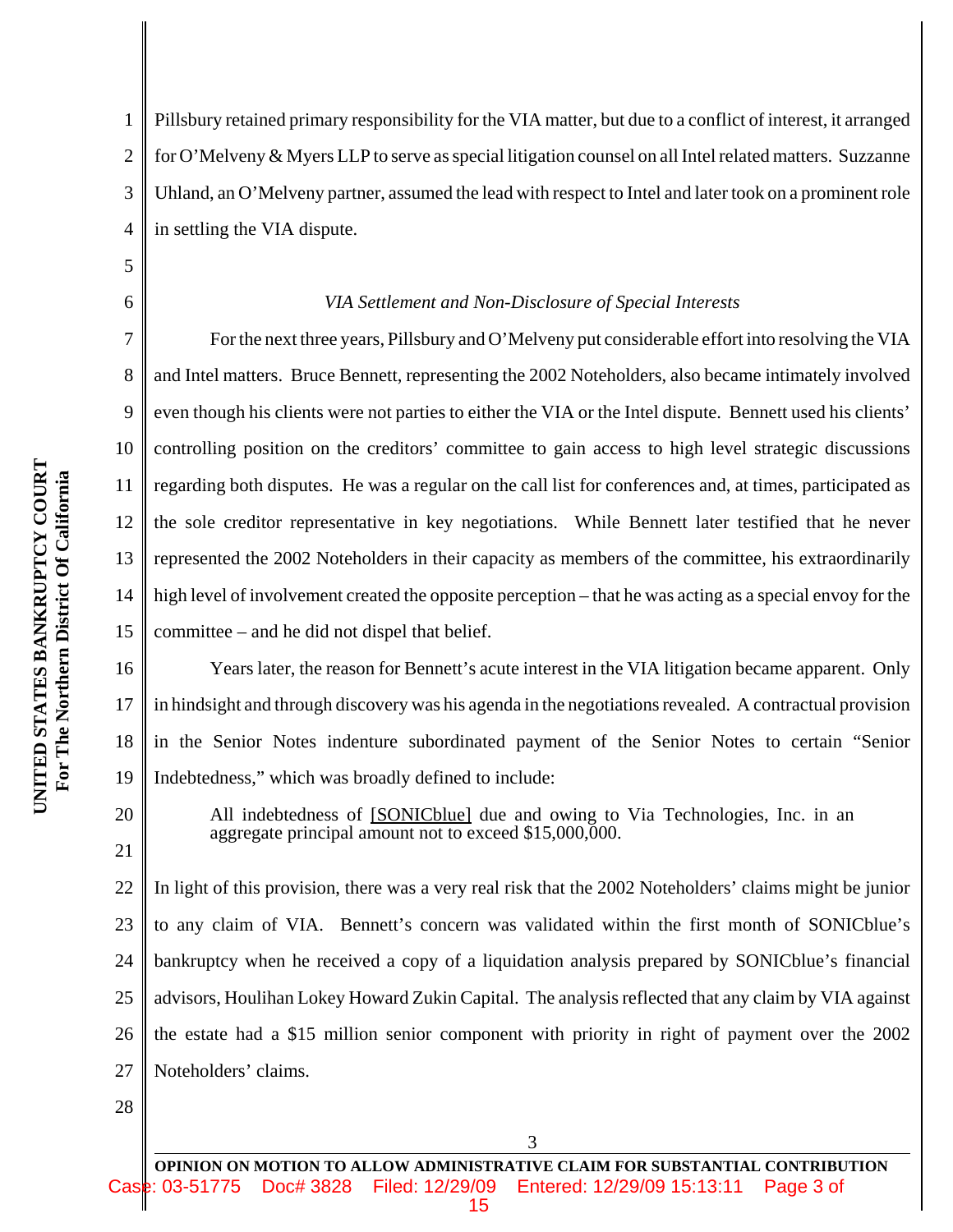1 2 3 4 5 6 7 8 9 10 11 12 13 14 Suzzanne Uhland also was aware of Houlihan Lokey's analysis and had participated in several discussions where the senior component to VIA's claim was acknowledged. Although she was special counsel only as to Intel matters, Uhland thought the provision was unusual and decided to ask SONICblue's former general counsel about the origin of VIA's seniority rights. In June 2004, Uhland met with general counsel as well as a Pillsbury litigation partner and Bennett to prepare for initial settlement discussions with VIA and Intel. At the preparation session, Uhland asked if general counsel had any understanding as to why the Senior Notes indenture would provide up to \$15 million of VIA indebtedness with priority over the Senior Notes. General counsel casually responded that around the time of the indenture negotiations, SONICblue and VIA had been involved in settlement discussions concerning the books and records dispute and, at one time, those discussions included a possible \$15 million working capital loan from VIA to SONICblue that had never been consummated. Although he did not say so explicitly, Uhland interpreted general counsel's comments to mean that any senior component to VIA's claim likely was limited to the \$15 million loan that never materialized. Bennett was present for the explanation but did not comment.

15 16 17 18 19 20 21 22 23 24 More than a year later, in August 2005, settlement discussions regarding the VIA dispute were taken up in earnest. By this time, SONICblue had formally objected to the VIA and S3 Graphics claims and had filed an adversary complaint against both companies asserting breaches of the joint venture agreement. Bennett, not surprisingly, had continued his prominent position in discussions between the debtor and the committee regarding both claims. VIA proposed a global resolution of the VIA/S3 Graphics claims along with the Intel cross-license dispute through a single allowed claim of \$42.5 million with an assignment of SONICblue's rights against Intel. Pillsbury notified O'Melveny, Bennett, and Levene Neale of VIA's global settlement overtures and solicited their input. Levene Neale responded that the committee would support any settlement for an allowed claim of \$25 million or less. Uhland and Bennett thought a lower number was attainable.

25 26 27 28 After further negotiations between Pillsbury, O'Melveny, VIA's counsel and Bennett, it was agreed that all counsel would seek authority to settle for a single allowed claim in the amount of \$12.5 million, which VIA and S3 Graphics could then allocate between the two companies. By Friday, September 16, 2005, the debtor, VIA, and S3 Graphics had all agreed to the \$12.5 settlement amount.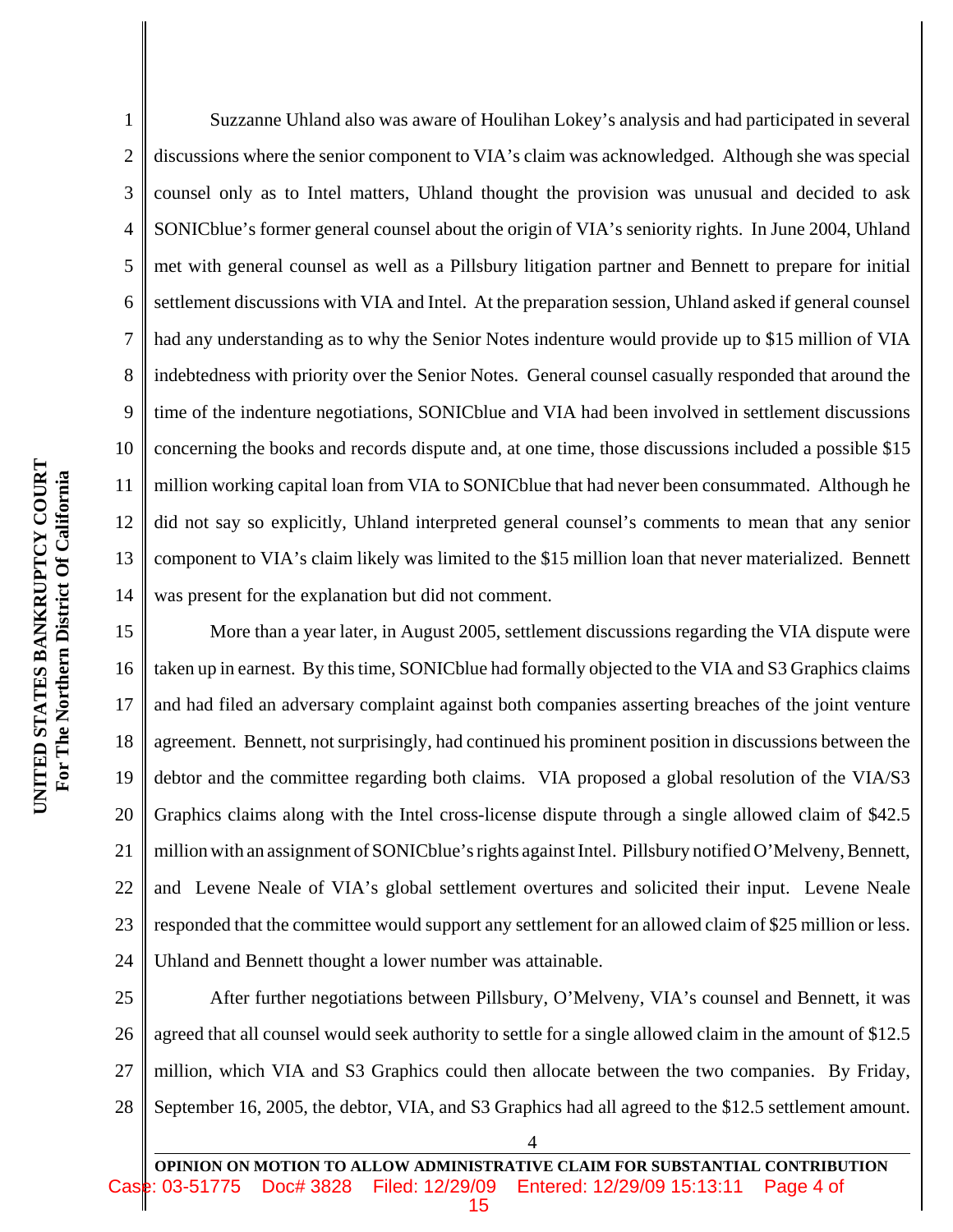7

8

9

10

11

12

13

14

15

1 2 3 4 5 6 Levene Neale, also pleased with the \$12.5 million figure, made the committee's consent contingent on Bennett's approval. As a result, Al Boro, a Pillsbury litigation partner handling the VIA matter, and Uhland telephoned Bennett to discuss the \$12.5 million proposal. Bennett agreed to call them back after speaking with the 2002 Noteholders. Up to this point, there is no evidence indicating that anyone discussed or identified any issue concerning the priority of the VIA claim in relation to the 2002 Noteholders' claims.

Shortly after their call to Bennett, Boro separately telephoned Uhland and wondered aloud whether Bennett knew that the Senior Notes indenture would make the \$12.5 million VIA claim senior to the 2002 Noteholders' claims. According to Uhland, Boro's comment "came out of the blue" because no one had mentioned the Senior Indebtedness issue since her June 2004 conversation with SONICblue's general counsel. Although Uhland knew that her interpretation of his remarks was not definitive and was contrary to the financial advisor's conclusion that VIA's claim had a senior component, she resurrected the observations about an unconsummated loan and argued that any claim resulting from the VIA settlement would not be senior to the 2002 Noteholders' claims because the indenture's subordination provision only applied to borrowed money from an unconsummated loan.

16 17 18 19 20 21 22 Curiously, over the intervening weekend, Uhland privately raised the VIA senior indebtedness issue with Bennett. First, in a Saturday afternoon email, Uhland told Bennett that Boro had wondered whether Bennett knew that the VIA claim was senior to the 2002 Noteholders' claims. She assured Bennett that she had explained to Boro that "we" had already been through the issue with general counsel and that she had convinced Boro that the Senior Indebtedness provision only applied to borrowed money. The next morning, Bennett's retorted, "Its nice to know that Pillsbury thinks that the bondholders are represented by a moron."

23 24 25 26 27 28 Early Monday morning, September 19, 2005, Bennett sent a second response to Uhland's email about her call from Boro. Ignoring Pillsbury's primary role in the VIA matter, Bennett instructed Uhland to call him because he had received direction from his clients. Bennett advised Uhland that the \$12.5 million claim amount was acceptable to the 2002 Noteholders, but only if they could reach some clarity that the VIA claim "is not for borrowed money or anything else that might constitute senior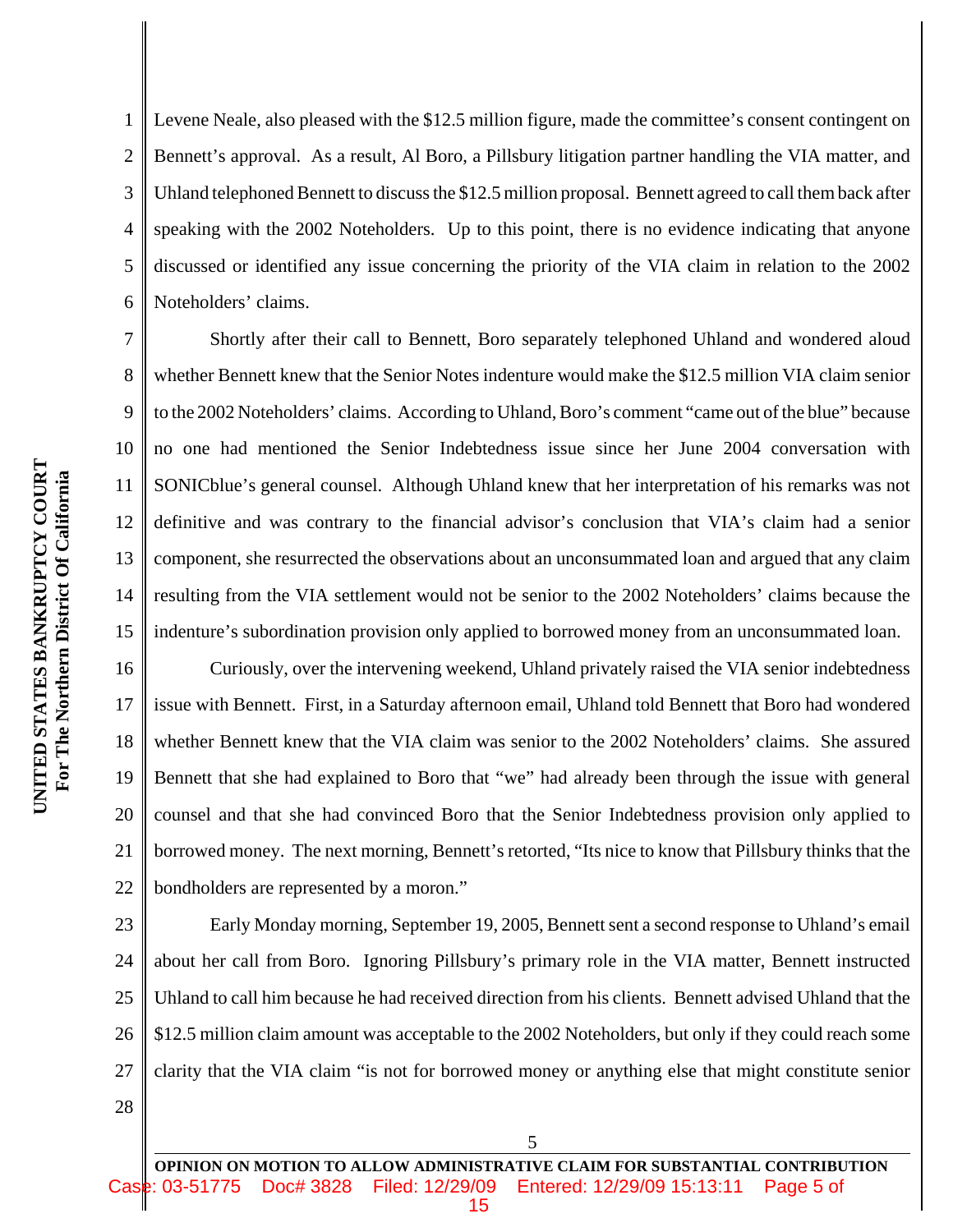2 debt." That evening, Uhland's associate advised Boro that subject to "other issues," the 2002 Noteholders' agreed to the \$12.5 settlement amount.

With the 2002 Noteholders' acceptance, the compromised amount of VIA's claim was fixed on September 20, 2005. Nonetheless, discussions continued regarding the seniority of the claim. Uhland, despite her limited role as special counsel, claimed the lead for the estate in drafting a settlement term sheet, leaving Pillsbury in a supporting role. Further, the committee adopted a hands-off approach. As Levene Neale partner, Craig Rankin, explained,

8 9

1

3

4

5

6

7

[Uhland] was our lawyer. She was the estate's lawyer. She was paid a lot of money to be the estate's lawyer and she insisted on being in charge because that's the way she operates.

10 11 12 13 As the primary drafter, Uhland continued to work closely with Bennett, and they crafted language providing that the \$12.5 million claim for damages was "neither senior nor junior to any other general unsecured claim." However, no additional consideration from the 2002 Noteholders was offered for this concession.

14 15 16 17 18 19 20 21 22 23 After receiving Uhland's draft term sheet, counsel for VIA and S3 Graphics suggested deleting the neither senior nor junior language from the term sheet out of concern that other creditors would benefit at their clients' expense. In response, Bennett and Uhland fanned out to promote their \$15 million unconsummated loan theory. Bennett contacted Boro to reinforce Boro's earlier conversation with Uhland as to why VIA's \$12.5 million claim was not "indebtedness" within the meaning of the Senior Notes indenture. Meanwhile, Uhland explained to VIA's bankruptcy counsel that there was no real benefit to the 2002 Noteholders because the subordination of the Senior Notes only applied to an unconsummated \$15 million loan. In so doing, they attributed an anomolous interpretation to the otherwise broad language in the indenture. Thereafter, VIA and S3 Graphics agreed to the neither senior nor junior language.

24 25 26 Boro forwarded the final term sheet both to Bennett and Levene Neale on September 27, 2005. In a conference call later that day, no one brought the Senior Indebtedness issue to Levene Neale's attention, and the committee approved the settlement terms.

27 28 Because the three-way settlement agreement required a release from Intel, the formal agreement was not finalized until September 2006. In drafting the actual settlement agreement, Pillsbury attorneys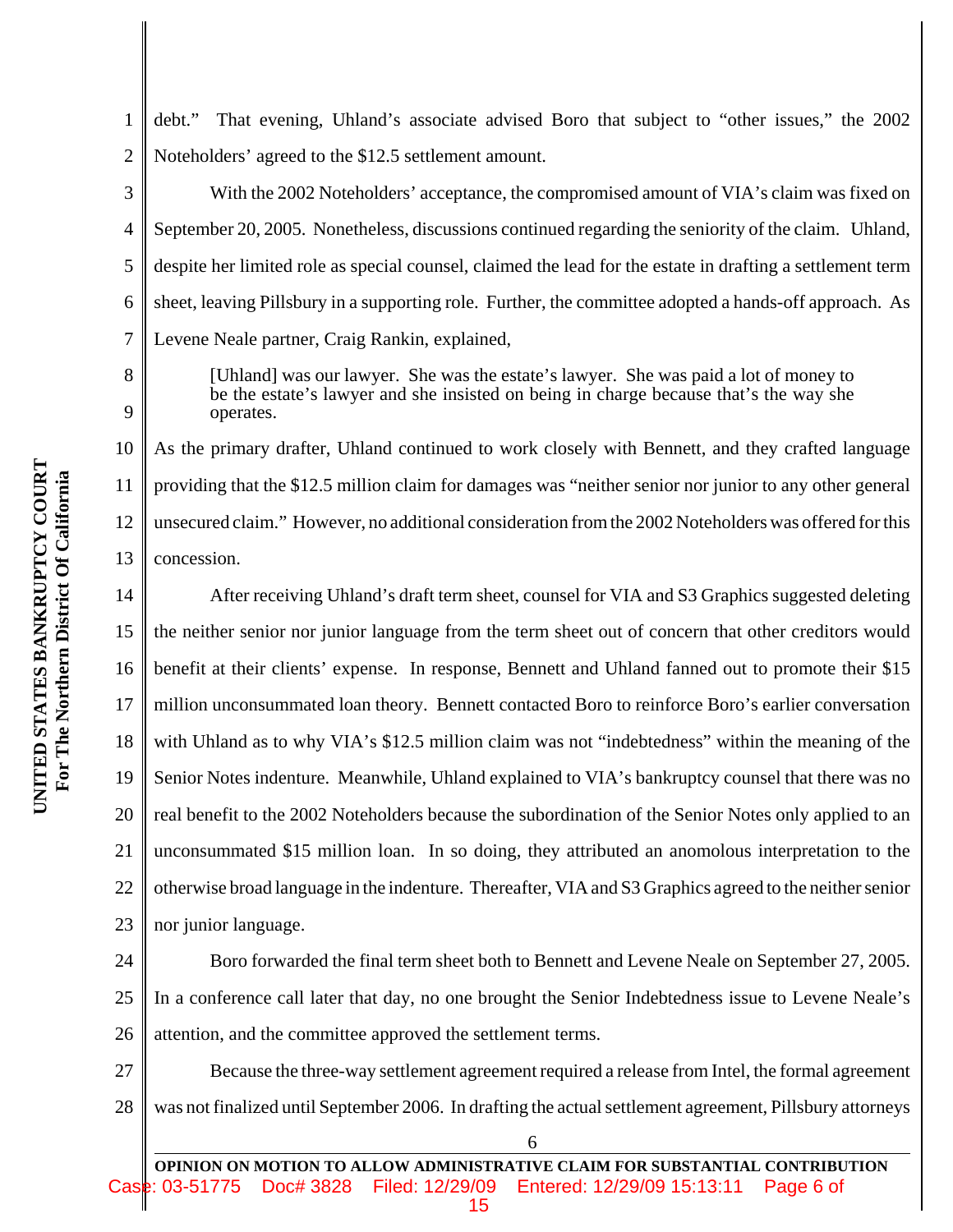suggested that the neither senior nor junior language be revised to state specifically that VIA's allowed 1 2 claim did not constitute Senior Indebtedness under the indenture. Having been convinced that the 3 subordination provision only applied to a \$15 million loan that never materialized, they wanted to foreclose any future litigation over the priority of VIA's allowed claim. From June 1, 2006 onward, the 4 5 settlement agreement contained the following language suggested by Pillsbury: Claimants and the Debtor agree that the Allowed Claim is not, and shall not be treated 6 as, "Senior Indebtedness" under the terms of the Debtor's Indenture, dated as of April 22, 2002, for the 7-¾ Secured Senior Subordinated Convertible Debentures due 2005. 7 8 When Levene Neale partner Craig Rankin received the lengthy and complex settlement 9 agreement in late September, he asked Uhland to verbally walk through its salient terms. Rankin was 10 confident that Uhland would bring any issues or unusual provisions to his attention: **UNITED STATES BANKRUPTCY COURT** UNITED STATES BANKRUPTCY COURT For The Northern District Of California  **For The Northern District Of California** 11 I one hundred percent thought if something came up that was unique to [Bennett's] position that Suzzanne Uhland would tell me. 12 \*\*\*\* In the context of the VIA litigation I would have expected Suzzanne Uhland first to tell 13 me. 14 In an October 4, 2006 conference call that also included Bennett, Uhland reviewed the settlement 15 agreement with Rankin and his partner. Neither Uhland nor Bennett mentioned VIA's waiver of Senior Indebtedness status under the indenture. Rankin recalls asking Bennett whether he wanted Levene 16 17 Neale to study the agreement in detail or whether they should rely on Uhland. Without advising Rankin 18 that he only represented 2002 Noteholders individually, not as members of the committee, or that his 19 clients solely benefitted from the waiver, Bennett instructed Rankin to rely on Uhland. Of course, later 20 discovery uncovered internal notes in the possession of Pillsbury's corporate lawyers as well as the 2002 21 Noteholders' counsel indicating that the definition of Senior Indebtedness in the indenture was 22 deliberately drafted broadly to provide SONICblue with flexibility to settle the books and records 23 dispute. 24

25

## *Opinion Letter and Non-Disclosure of Indemnification Demand*

26 27 28 While the VIA and Intel matters were being resolved, Pillsbury and Levene Neale split the prosecution of avoidance actions and other objections to claims between their two firms. Undertaking the more complex matters, Pillsbury assumed responsibility for examining the claims of the 2002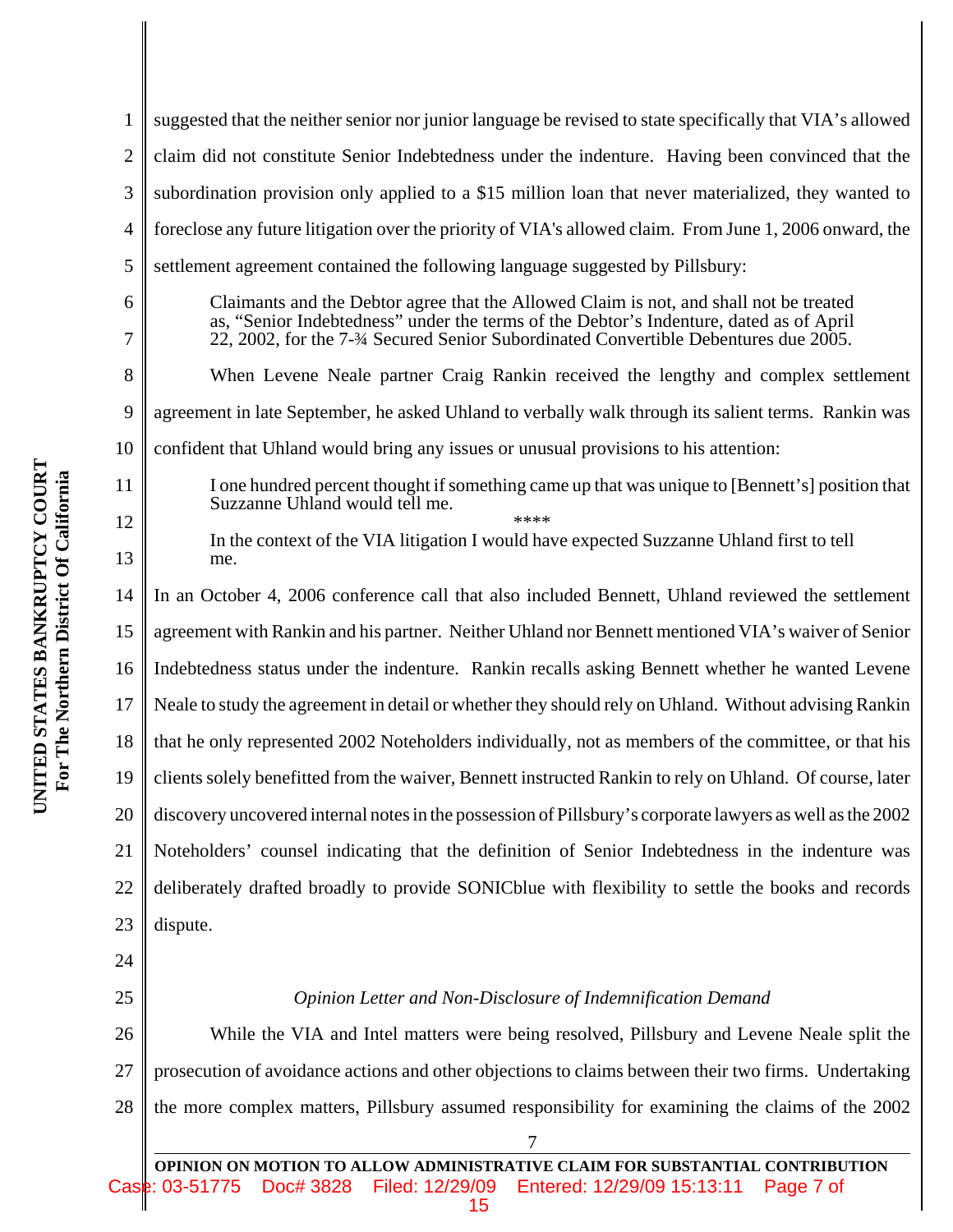Noteholders. Early on, Pillsbury identified an objection based on an original issue discount (OID) granted to the 2002 Noteholders, *i.e.*, the difference between the face amount of the notes and the amount actually paid for them. Due to "political sensitivity," Pillsbury did not file this objection immediately.

5 6 7 8 9 10 12 13 14 15 16 17 On July 20, 2006, when the VIA settlement agreement was in its final drafting stages, a Pillsbury bankruptcy associate sent an email to Bennett asserting that \$43 million of the 2002 Noteholders' claims might be subject to disallowance to the extent the OID constituted unmatured interest on the petition date. On August 24, 2006, Bennett replied to the Pillsbury bankruptcy partner in charge of this case, Craig Barbarosh. Bennett advised Barbarosh that Pillsbury had issued an opinion letter to the 2002 Noteholders in connection with the issuance of the Senior Notes. Although probably the result of a scrivener's error, the April 2002 letter stated without qualification that the Senior Notes were valid, binding obligations of SONICblue and were enforceable according to their terms, even in bankruptcy. Bennett warned that the 2002 Noteholders would seek indemnification from Pillsbury for any loss caused by an objection to their claim. On September 5, 2006, Bennett's partner followed up with a written demand for indemnification describing the claims that the 2002 Noteholders would pursue against Pillsbury if the full principal amount of the Senior Notes were not recovered through the bankruptcy case.

18 19 20 21 22 23 The day after receiving the written indemnification demand, Pillsbury notified Levene Neale of the 2002 Noteholders' threats. Despite the dominance of the 2002 Noteholders on the committee, Pillsbury turned over, and committee counsel accepted, responsibility for prosecuting the objections to the 2002 Noteholders' claims. Neither Pillsbury nor Levene Neale disclosed the indemnification demand by the 2002 Noteholders or the fact that committee counsel had assumed responsibility for prosecuting objections to claims of the committee's controlling members.

24

1

2

3

4

11

# 25

#### *Motion to Approve VIA Settlement & Non-Disclosure of VIA's Waiver*

26 27 28 After the VIA settlement agreement was finalized in late September 2006, Pillsbury prepared a motion to approve the compromise to be set on the earliest possible court calendar. The day before the motion had to be filed and served to preserve an early hearing date, Pillsbury forwarded the moving

8

**OPINION ON MOTION TO ALLOW ADMINISTRATIVE CLAIM FOR SUBSTANTIAL CONTRIBUTION** Doc# 3828 Filed: 12/29/09 Entered: 12/29/09 15:13:11 Page 8 of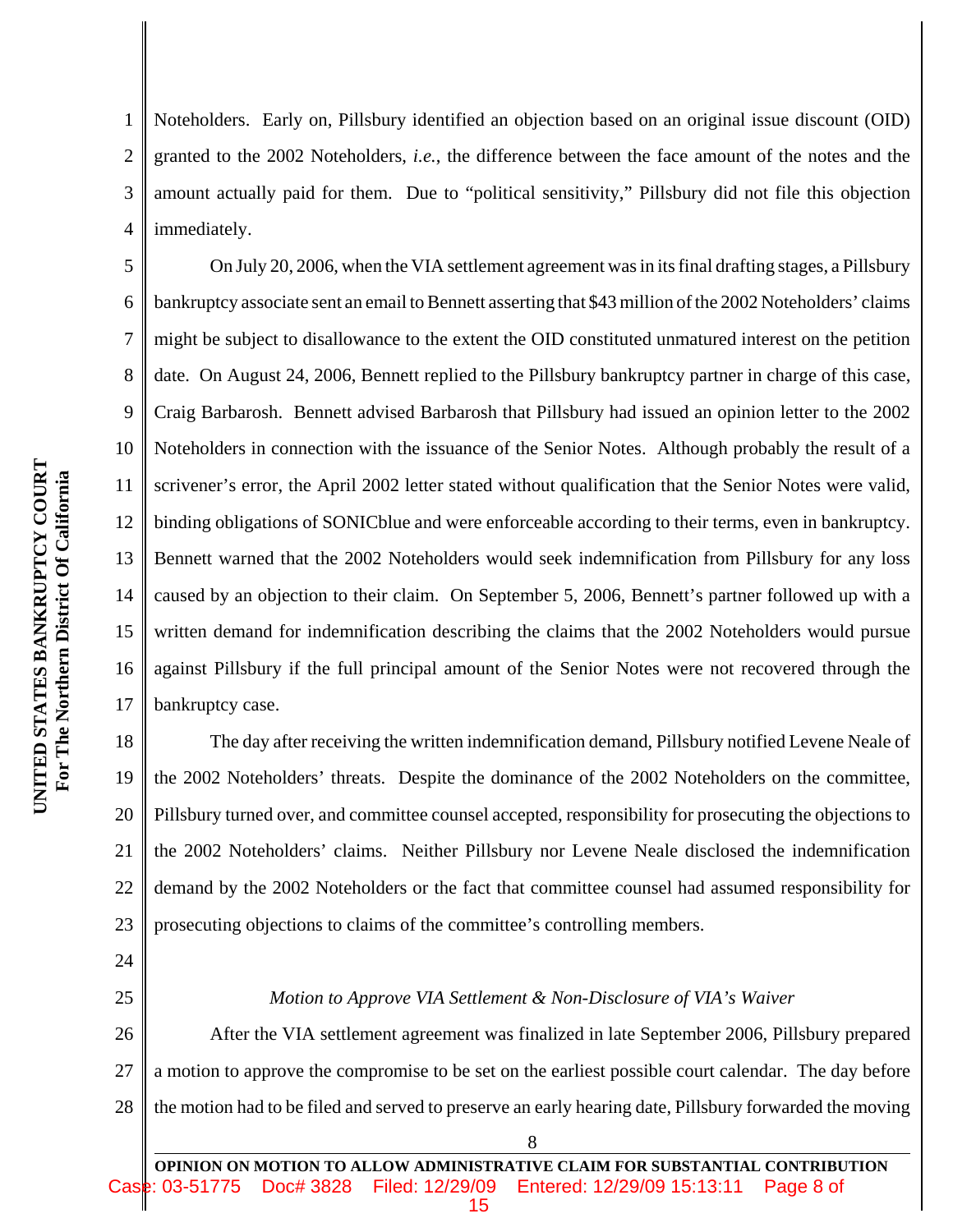1 2 3 4 papers to Uhland and her associate, who worked late into the night adding revisions so substantial that he subsequently characterized himself as the primary drafter. No draft, including the filed version of the motion, mentioned, much less discussed, VIA's waiver of its Senior Indebtedness status under the provisions of the Senior Notes indenture.

Pursuant to a confidentiality agreement, the original moving papers, including a copy of the settlement agreement, were filed under seal. The notice sent out to creditors summarized the basic terms of the settlement, but again failed to mention VIA's waiver of its priority status. No opposition to the motion was filed. At the October 27, 2006 hearing, no one disclosed that VIA had seniority rights over the 2002 Noteholders or that the settlement terms included a waiver of VIA's right to senior status. The court approved the VIA settlement.

#### *Disclosure Statement and Non-Disclosure of Conflicts and the VIA Waiver*

13 14 15 16 17 18 19 Once the court approved the VIA settlement, Levene Neale took the lead in preparing a disclosure statement and plan of reorganization. The initial disclosure statement filed by the committee amended previous Pillsbury drafts to omit reference to VIA's priority rights or its waiver of those rights. The disclosure statement included a cryptic mention of a conflict between Pillsbury and the 2002 Noteholders, but provided no details. It also acknowledged that committee counsel was handling objections to the claims of the 2002 Noteholders, but it failed to note that those same 2002 Noteholders were controlling members of the committee.

20 21 22 23 24 25 26 27 28 In early January 2007, SB Claims, LLC, the predecessor of SB Claims Holder, learned that VIA had waived its seniority rights vis á vis the 2002 Noteholders as part of the VIA settlement. Through the objections to the disclosure statement and the amendments that followed, the court learned of Pillsbury's disabling conflict of interest that arose out of the 2002 Noteholders' demand for indemnification. It also learned that the 2002 Noteholders were the controlling members of the committee, which raised additional questions regarding the propriety of committee counsel's pursuit of objections to the 2002 Noteholders' claims. The objections further highlighted disclosure issues surrounding the VIA settlement and VIA's apparent waiver of its right to seniority over the 2002 Noteholders' claims. At a January 23, 2007 hearing on the amended disclosure statement, committee

9

5

6

7

8

9

10

11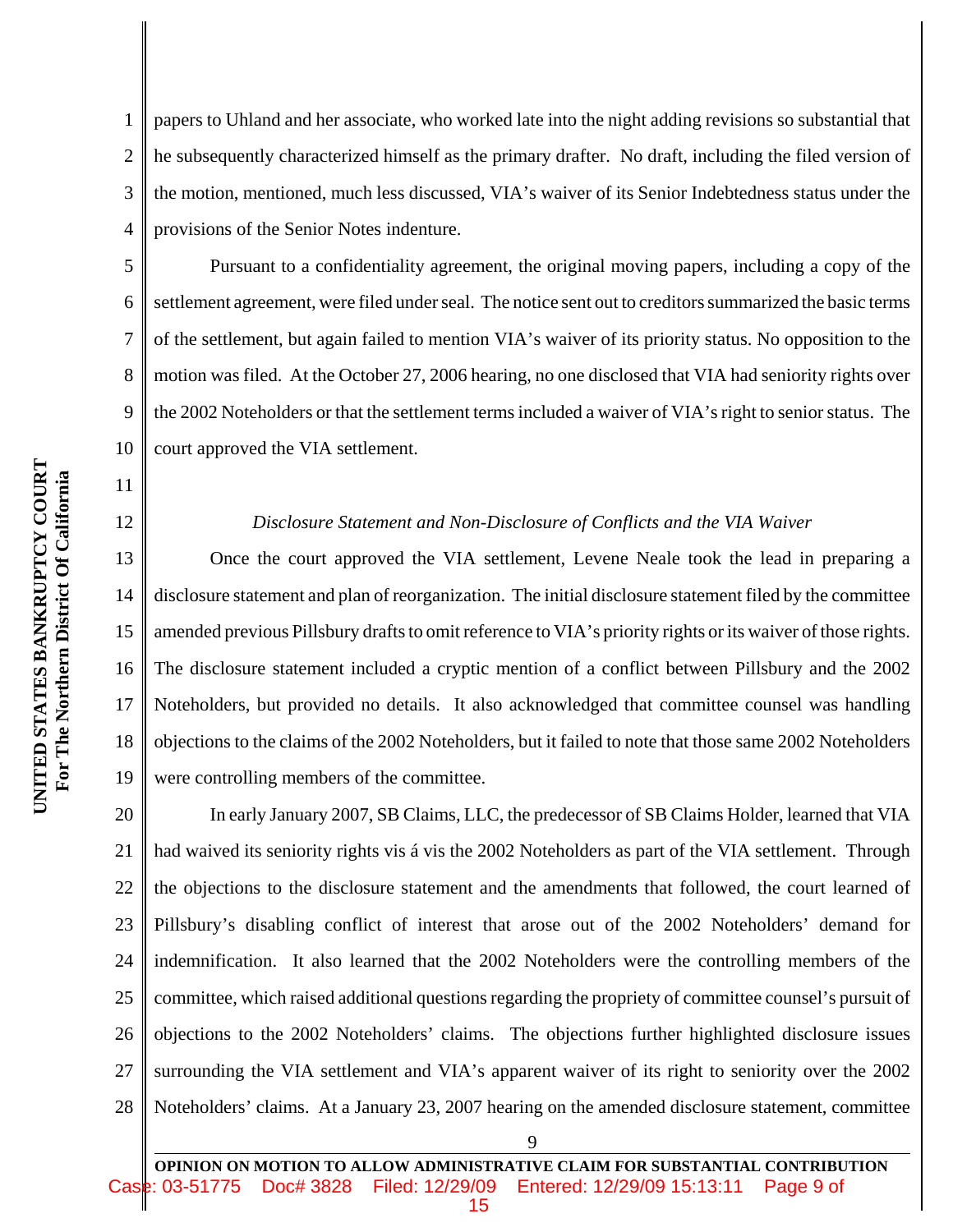1 2 counsel asserted that the committee first learned of VIA's Senior Indebtedness waiver from the objections to the disclosure statement.

4

3

5

6

7

8

9

10

#### *Appointment of a Trustee*

Three weeks later, in mid-February 2007, the United States Trustee moved to appoint a chapter 11 trustee and to disqualify Pillsbury for its failure to disclose its conflict with the 2002 Noteholders. SB Claims joined in the request to disqualify Pillsbury. Following a lengthy hearing, in which SB Claims shared information about Pillsbury's conflict of interest and the 2002 Noteholders' hidden agenda behind the VIA settlement, the court disqualified Pillsbury from representing SONICblue and appointed a chapter 11 trustee.

11 12 13 14 15 16 17 18 19 20 Upon his appointment, the chapter 11 trustee, Dennis J. Connolly of Alston & Bird, began an investigation of the apparent improprieties that had transpired in the case. Meanwhile, SB Claims acquired the \$12.5 million VIA claim and launched its own investigation. A few months later, SB Claims asked the court to modify or partially vacate the order approving the VIA/Intel settlement. Although the motion, if granted, clearly would have served SB Claims' interest by neutralizing the effect of VIA's relinquishment of its senior status, it also benefitted the estate by moving the parties toward mediation and settlement. SB Claims further asked the court to reconstitute the creditors committee to eliminate the 2002 Noteholders' control over committee decisions. That led to a new, independent committee membership and new committee counsel who worked closely with the trustee throughout the remainder of the case.

21 22 23 24 25 26 27 28 In late March 2008, with the investigations winding down, the trustee, along with the reconstituted creditors committee, filed yet another plan and disclosure statement. Within days, the trustee also filed three separate adversary proceedings against the 2002 Noteholders, Pillsbury and Levene Neale. The adversary proceedings revealed further embarrassing allegations of shortcuts and omissions by the estate's professionals. The trustee discovered that SONICblue's insurers denied coverage for litigation alleging that SONICblue's officers and directors breached fiduciary duties while in the zone of insolvency. The insurers disputed coverage because of inadequate disclosures approved by Pillsbury. Based on the insurance carriers' refusal to provide coverage, counsel for the officers and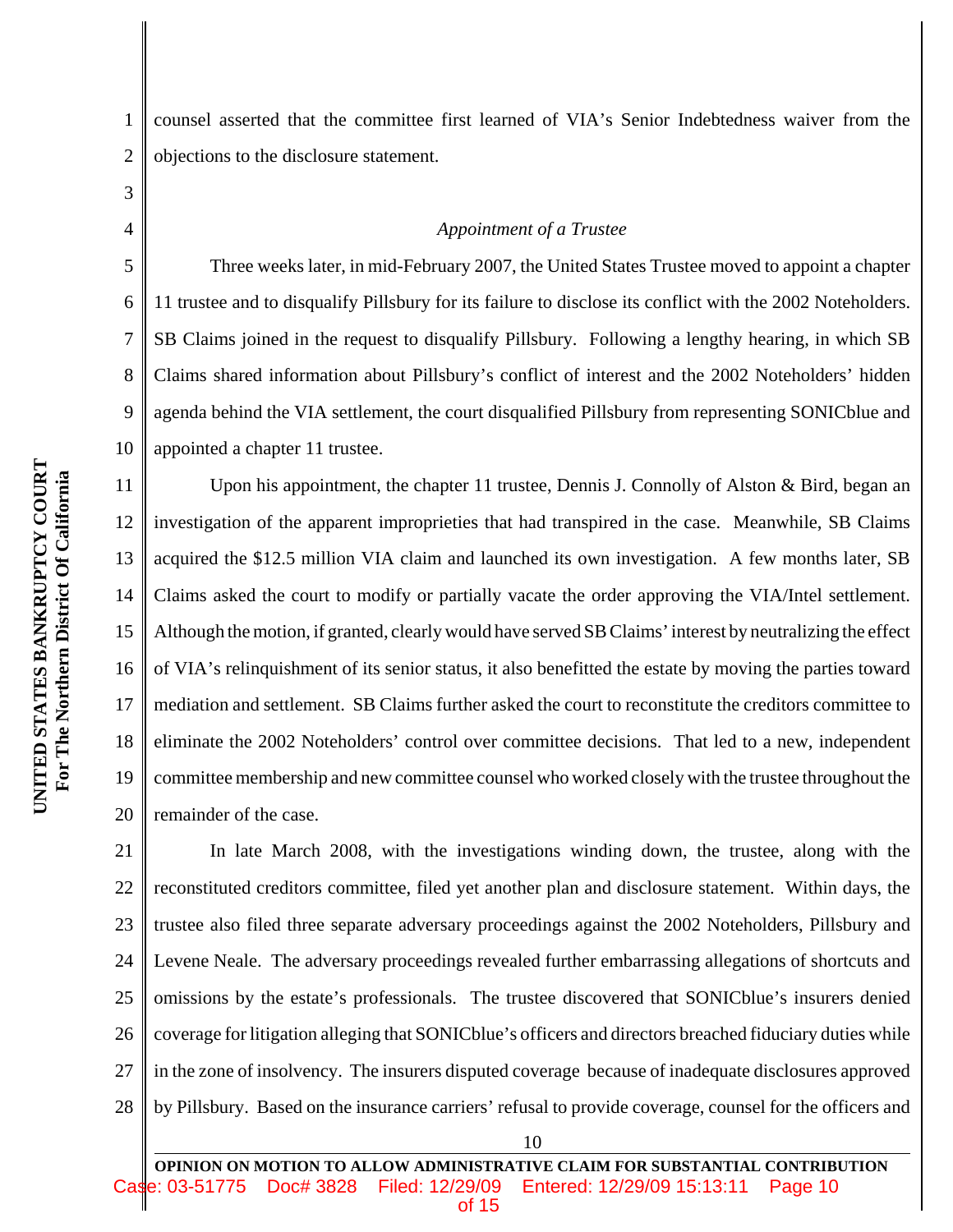5 6 7 8 9 10 UNITED STATES BANKRUPTCY COURT **UNITED STATES BANKRUPTCY COURT** For The Northern District Of California  **For The Northern District Of California** 11 12 13 14 15 16 17 18

1

2

3

4

directors demanded, and Pillsbury signed but did not disclose, an agreement tolling the statute of limitations for any claims that the officers and directors might have against Pillsbury. In addition, the trustee uncovered that Pillsbury failed to disclose or return \$1.3 million in preferential payments under *In re Pillowtex, Inc.*, 304 F.3d 246 (3d Cir. 2002), that it received for its services in the months prior to bankruptcy. Even though there was no defense to the preference claims, Levene Neale persuaded the committee not to pursue recovery from Pillsbury. Simultaneously, Levene Neale wrote to Pillsbury explaining how to avoid *Pillowtex* preferences in the future. The trustee also alleged that Levene Neale failed to insure that the committee complied with formalities concerning its by-laws and operations. Further, both Pillsbury and Levene Neale failed to have SONICblue renew its directors and officers insurance policy and, as a result, SONICblue's ability to pursue any claims covered under the policy was impaired.

19 20 21 In the face of the trustee's new plan and the adversary complaint against them, the 2002 Noteholders filed a competing plan. Then SB Claims filed its own plan. Minutes before the hearing on all three plans, the trustee reached a settlement with the 2002 Noteholders and provided a settlement term sheet. However, when the terms were more fully described in an amended disclosure statement, the trustee could not adequately explain how the settlement with the 2002 Noteholders was fair and equitable to the estate in light of the deeply discounted amounts proposed. Subsequently, the parties, including SB Claims, reached a global settlement and the plan as modified was confirmed in October 2008. Through this process, Bennett's clients relinquished more than \$9 million in distributions from the estate. Thereafter, the trustee was able to negotiate settlements of the adversary complaints against Pillsbury and Levene Neale.

22

# 23

# *O'Melveny's Final Fee Application*

24 25 26 27 28 Following confirmation of the plan, O'Melveny filed its fifth and final application for fees based on the work that it had performed related to the VIA/Intel settlement. The trustee opted not to sue O'Melveny, but the post-confirmation committee gave O'Melveny's fee request a hard look. Initially, the committee negotiated a \$500,000 reduction, but SB Claims Holder objected to an award in any amount. Based on unresolved factual issues whether O'Melveny's conduct constituted misfeasance,

**ON MOTION TO ALLOW ADMINISTRATIVE CLAIM FOR SUBSTANTIAL CONTRIBUTION** Doc# 3828 Filed: 12/29/09 Entered: 12/29/09 15:13:11 Page 11 of 15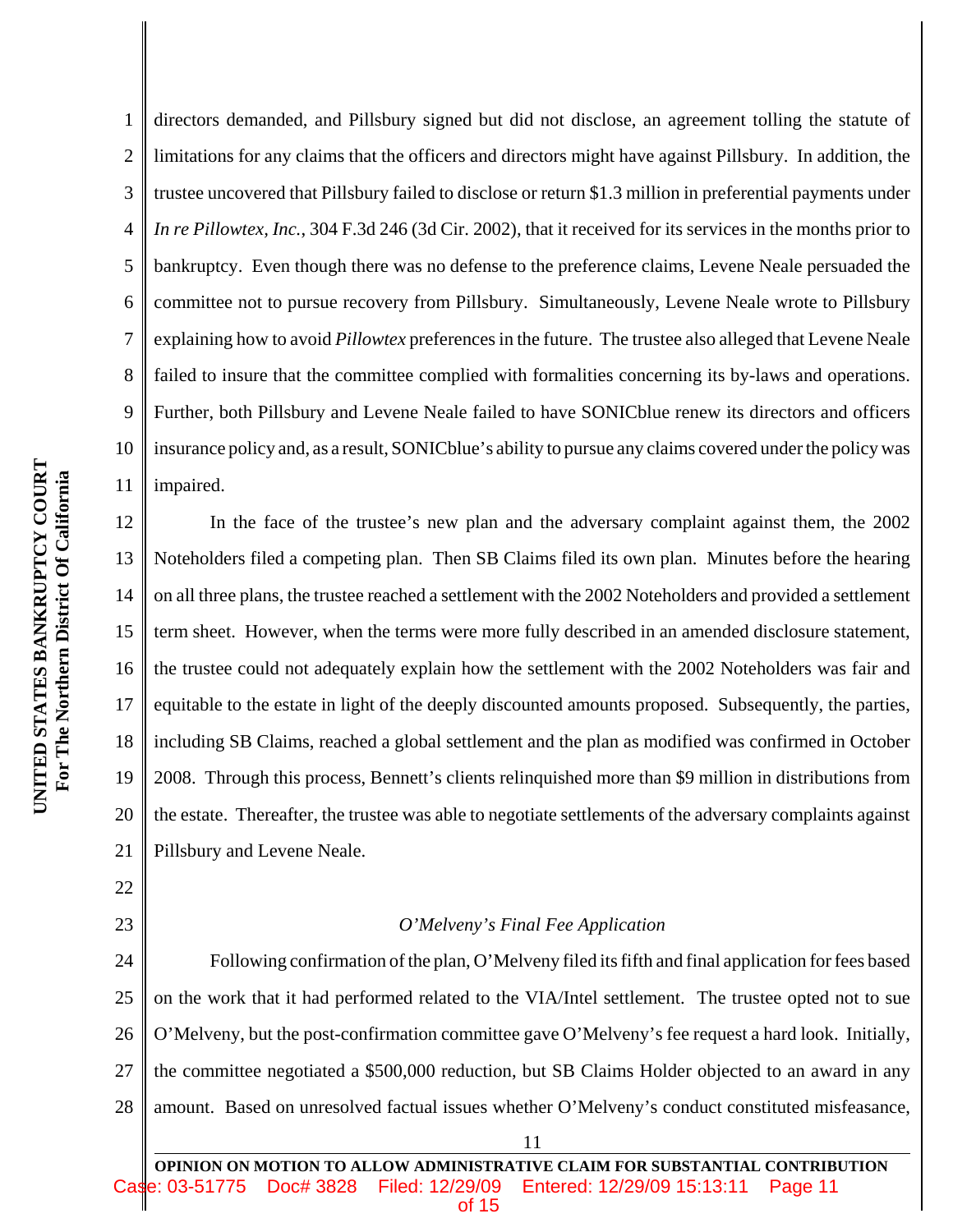3

4

5

7

8

1 2 malfeasance or neither, the court set an evidentiary hearing to determine whether O'Melveny was entitled to further fees or whether it would have to disgorge fees already received.

6 Counsel for SB Claims Holder served as lead counsel with counsel for the post-confirmation committee in the two-day evidentiary hearing. Together, their work led to a resolution following the close of evidence in which O'Melveny withdrew its pending fee application. This resolution benefitted the estate by approximately \$750,000.

#### **LEGAL DISCUSSION**

9 10 11 12 13 14 15 16 17 18 19 20 21 The Bankruptcy Code expressly authorizes the recovery of reasonable attorneys' fees and expenses by a creditor whose participation provided a substantial contribution in a bankruptcy case. 11 U.S.C. § 503(b). The principal test for substantial contribution under § 503(b)(3)(D) is the extent of the benefit to the estate. *In re Cellular 101, Inc.*, 377 F.3d 1092, 1096 (9th Cir. 2004); *In re Christian Life Center*, 821 F.2d 1370, 1373 (9<sup>th</sup> Cir. 1987). Mere participation in a case, even if extensive, may not be sufficient to constitute substantial contribution. *In re Best Products Co., Inc.*, 173 B.R. 862, 866 (Bankr. S.D. N.Y. 1994). Services that substantially contribute to a chapter 11 case are those that foster and enhance, rather than retard or interrupt, the progress of reorganization. *Pierson & Gaylen v. Creel & Atwood (In re Consol. Bancshares, Inc.),* 785 F.2d 1249, 1253 (5th Cir. 1986), *cited in*, *Cellular 101*, 377 F.3d at 1096-97. *See also In re On Tour, LLC*, 276 B.R. 407, 417 (Bankr. D. Md. 2002). The applicant has the burden of establishing an entitlement to an award under § 503(b) by a preponderance of the evidence. *In re Crazy Eddie, Inc.*, 120 B.R. 273, 278 (Bankr. S.D.N.Y. 1990). Under the particular facts of this case, SB Claims Holder has met its burden.

22 23 24 25 26 27 28 The court previously awarded SB Claims Holder administrative expenses of \$683,240.63, a sum negotiated between SB Claims and the trustee, based on its substantial contributions through plan confirmation. SB Claims Holder now seeks allowance of an additional \$300,000 in fees and expenses incurred in challenging O'Melveny's application for a final award of compensation and expense reimbursement. In a case riddled with wrongdoing by fiduciaries, one gnawing question remained: whether Uhland collaborated to conceal from the committee and the court the waiver in the VIA settlement, which solely benefitted the 2002 Noteholders. The trustee, in the exercise of his business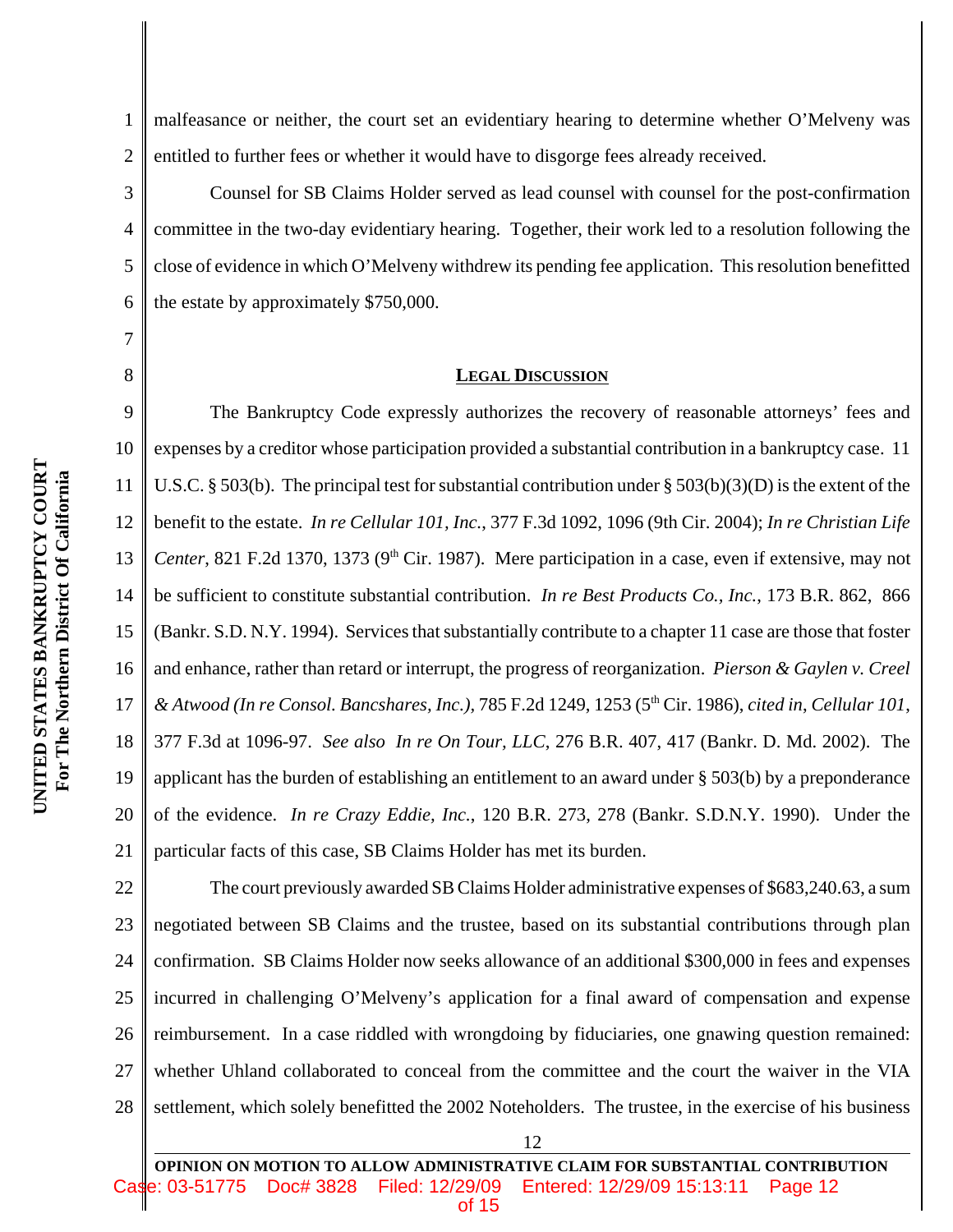1 2 3 4 5 6 judgment, chose not to challenge O'Melveny for its role in obtaining court approval of the VIA settlement. However, there were disquieting conflicts in the evidence underlying the origin of the waiver, the development of the language in the VIA settlement, how the 2002 Noteholders obtained such a substantial benefit without paying any consideration and the nondisclosure to other parties and the court. SB Claims Holder insisted that an evidentiary hearing was necessary, and the court agreed.

Counsel for SB Claims Holder, McGrane Greenfield LLP, brought its considerable experience and energy as a civil litigation firm to bear in trial preparation and the trial itself. The firm was hawkish and exacting in the development of both the legal theories and the evidence; the firm also lent to the proceedings its depth of knowledge honed in its own investigation of the VIA claim. Counsel for the post-confirmation committee acknowledged and relied on McGrane, Greenfield's well-developed expertise, explaining to the court:

I'm very mindful of the fact that [McGrane, Greenfield] carried a laboring oar to this point. And if we're talking about an evidentiary hearing with three or perhaps more witnesses in October, I'd like to have Mr. McGrane at the party. And he should be paid.

14 15 16 17 18 19 20 At the two-day evidentiary hearing, attorneys William McGrane and Christopher Sullivan subjected Uhland and Bennett to the same in-depth prodding that had already uncovered so many disturbing facts regarding other estate fiduciaries. Through their efforts, SB Claims Holder proved to be a vital force in developing the record more fully to assist the court in its determination of the propriety of a fee award to O'Melveny. After the close of evidence, the parties reached a resolution where O'Melveny relinquished its rights to \$750,000 in unpaid fees, but retained \$1,111,682.80 that it had already received.

21 22 23 24 25 26 27 28 Under the troubling circumstances of this case, SB Claims Holder's contribution can be measured in more than purely monetary terms. At the point when the chapter 11 trustee was appointed, creditor confidence had been deeply impaired by the revelations of the undisclosed waiver and Pillsbury's conflict with the 2002 Noteholders. Investigations had revealed the multiple other misdeeds and omissions recited above. Still, much of the story remained mere conjecture until Uhland and Bennett testified under oath.SB Claims Holder's participation cast a bright light on Uhland's and Bennett's roles, which had not previously been exposed to scrutiny. The court is now left with the firm impression that the most plausible explanations for Uhland's conduct are expediency and the cultivation

7

8

9

10

11

12

13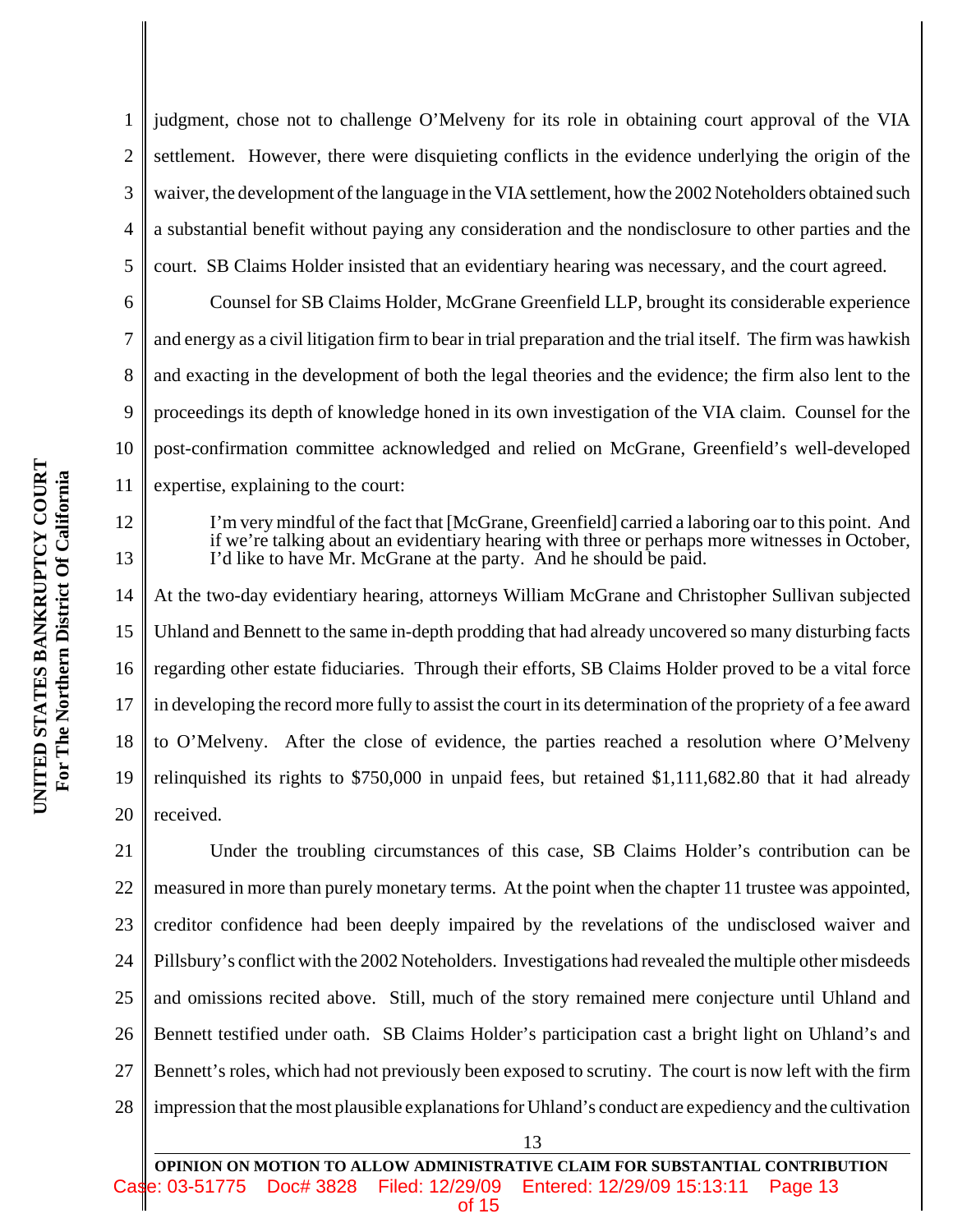1 2 3 of relationships within the close-knit referral circle among bankruptcy practitioners. Bennett's conduct, however, violated the trust and confidence of those around him and was detrimental to the effective operation of the bankruptcy system.

Having determined that SB Claims Holder's involvement has substantially contributed in assuring the integrity of the reorganization process as well as the progress of the case, the remaining issue is whether counsel's fees are reasonable and the expenses actual and necessary. The requested \$300,000 award is, again, a compromise that is substantially lower than the actual fees and costs that SB Claims Holder incurred in pursuing its objection to O'Melveny's application. It does, however, constitute reasonable compensation for the actual and necessary expenses incurred by SB Claims Holder in objecting to O'Melvney's fees. Together with the prior amounts awarded to SB Claims Holder, it represents but a fraction of the value that SB Claims Holder's substantial contributions have brought to this case.

#### **CONCLUSION**

For the reasons stated, SB Claims Holder is allowed an administrative claim pursuant to §§ 503(b)(3) and (4) in the total amount of \$300,000.00 for fees and expense reimbursement.

Good cause appearing, IT IS SO ORDERED.

**\* \* \* END OF ORDER \* \* \***

4

5

6

7

8

9

10

11

12

13

14

15

16

17

18

19

20

21

22

23

24

25

26

27

28